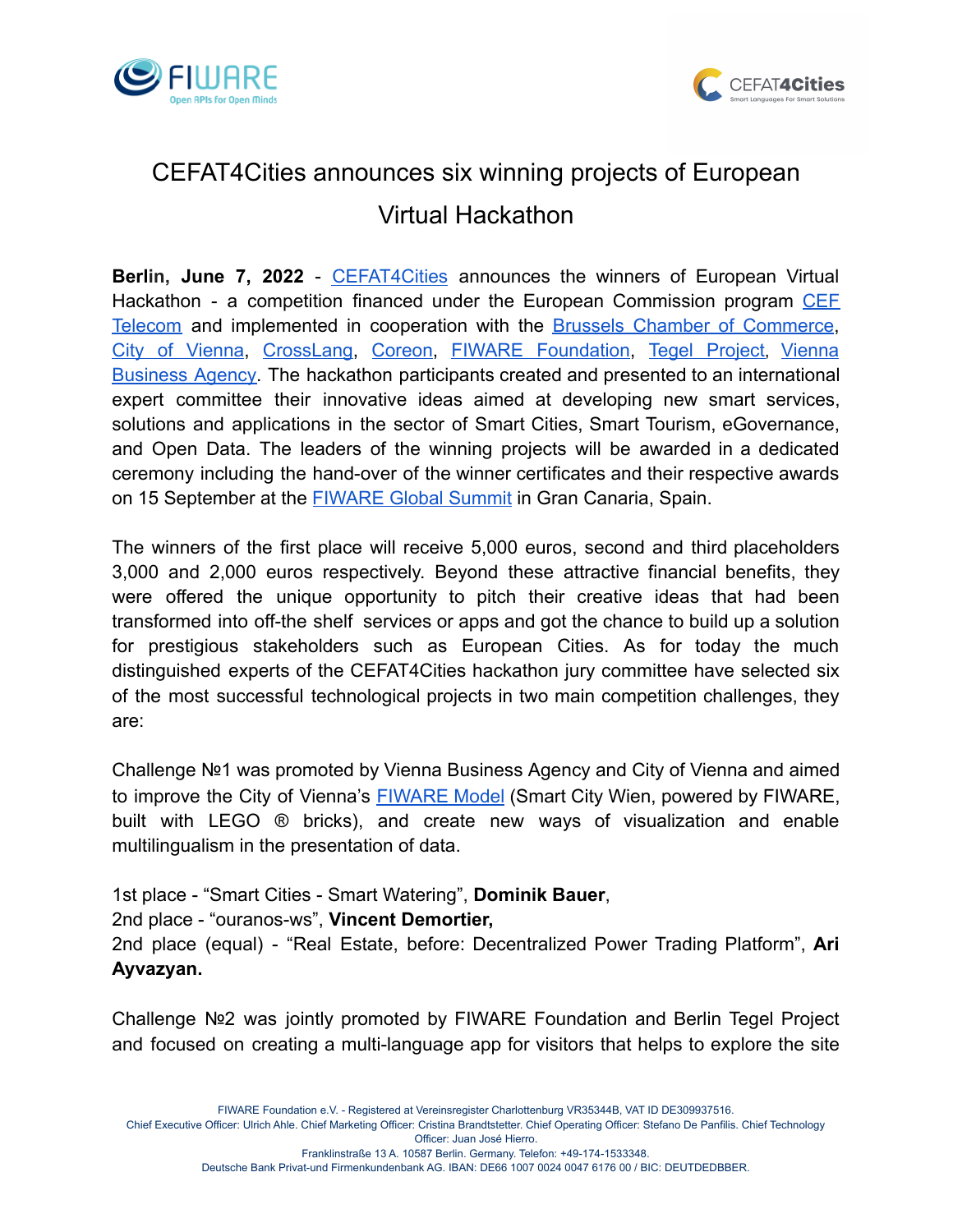



of Berlin TXL: the heritage listed architecture as well as the future development of the site into a smart and sustainable innovation campus.

1st place - "Meta TXL", **Vincent Demortier,** 2nd place - "TXL AIRound", **Giulia Calamita,** 3rd place - "Amazing Destinations", **Dhanashri Patil.**

"*We are pleased to announce the winners of the CEFAT4Cities hackathon. It was a truly challenging competition where we, members of the jury, had been challenged too. Indeed, we had been glad to see absolutely creative and innovative projects of young professionals, who are ready to be future market drivers. We believe that this hackathon will ensure them not only to design the projects, but to successfully implement and bring them on the market. We look forward to introducing all hackathon winners at the awarding ceremony of FIWARE Global Summit in Gran Canaria"*, - commented **Stefano De Panfilis,** Chief Operations Officer at FIWARE Foundation, Chairman CEFAT4Cities hackathon Jury Committee.

The CEFAT4Cities virtual hackathon focused on the use of two CEF [Building](https://ec.europa.eu/cefdigital/wiki/display/CEFDIGITAL/CEF+Digital+Home) Blocks: [Context](https://ec.europa.eu/cefdigital/wiki/display/CEFDIGITAL/Context+Broker) Broker - a digital platform component that enables the integration of gathered data including insights for further exploitation, and  $e$ Translation - an automated translation tool available to translate text excerpts or complete documents. The core aim of the competition was to create innovative solutions to support technical and business activities like:

- Implementation of innovative systems applied to diverse domains (e.g. Smart Tourism and Smart Cities, but not limited to these).
- Adoption of Open Data in the context of all the vertical domains mentioned, using also data available in the [European Data Portal.](https://data.europa.eu/en)
- Leveraging the Building Blocks promoted by CEFAT4Cities project: Context Broker and eTranslation.
- Development and long-term sustainability of (but not limited to) European Cities.

## **Press contact:**

Kseniia Chernikova [Kseniia.chernikova@fiware.org](mailto:Kseniia.chernikova@fiware.org)



This project Co-financed by the [Connecting](https://ec.europa.eu/cefdigital/wiki/display/CEFDIGITAL/CEF+Digital+Home) Europe Facility of the European Union. The contents of this publication are the sole responsibility of FIWARE Foundation consortium and do not necessarily reflect the opinion of the European Union.